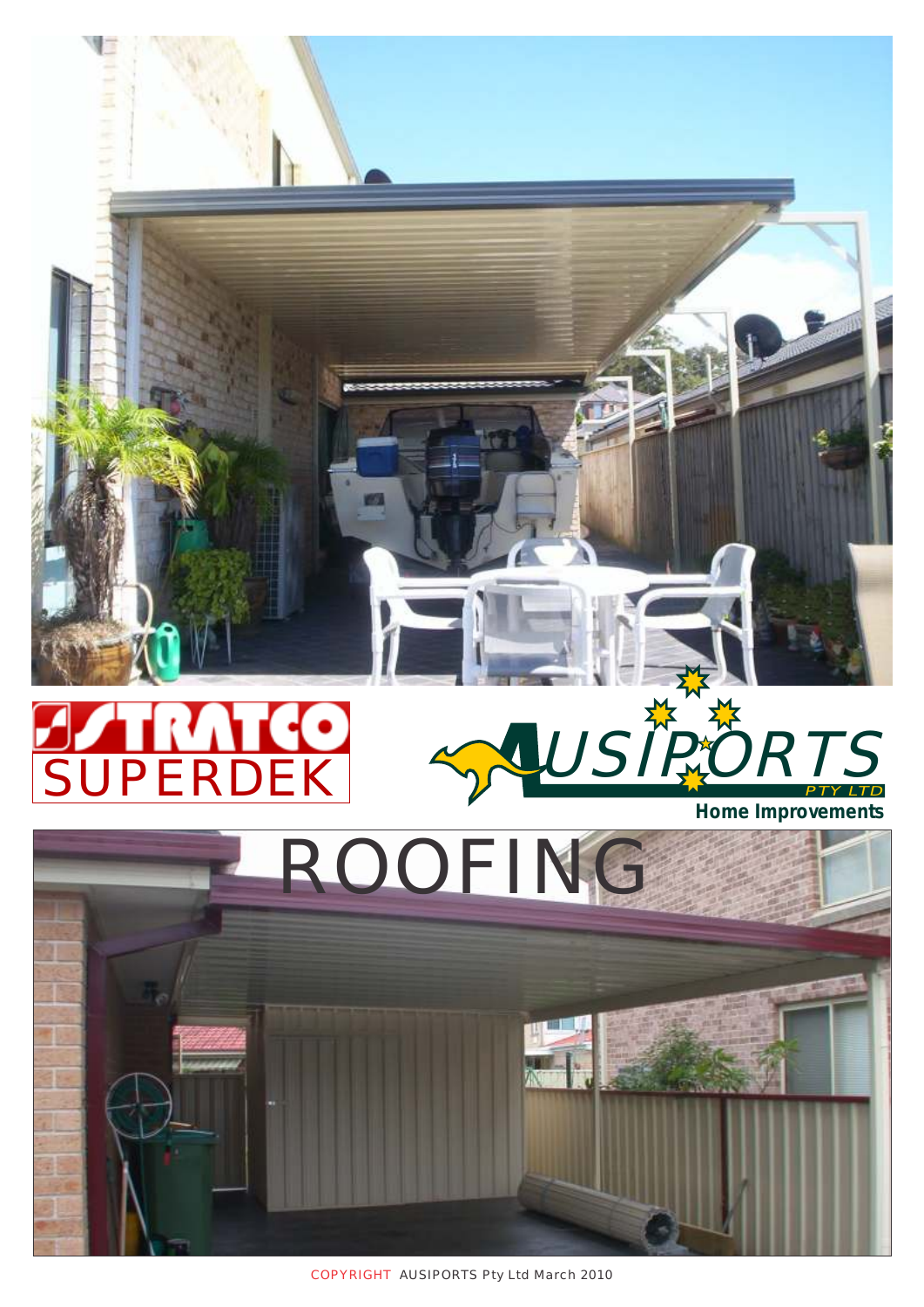

Areas Of Suitability

Carports and Awnings - Flat or Gable Roof Designs

**Key Features** 

\* Hi-Tensile Steel offers Excellent Strength, Long Life and Hail Impact Resistance. Enjoy Peace of Mind during Storms with a Roof Engineered to Stand the Test of Time.

\* Economical Roof Profile Ideal for Carport Situations where Cost is Important but Good Looks are Essential.

\* 762mm Coverage with an Anti-Capillary Rib on the Under-Lap provides weather Tightness at Low Roof Pitch Angles.

\* Satin Finish Paint on Sheet Top provides maximum heat reflection from the top surface whilst hi-Gloss Underside maintains maximum light retention underneath, keeping your awning cooler and brighter all year round.

\* Available in a Wide Range Of Colorbond Colours, SUPERDEK can be supplied in a Colour to Compliment Your Home.

\* With a minimum Roof Pitch Requirement of only 2 Degrees, SUPERDEK is a Great Looking, Economical choice for Flat Roof Carports and Skillion Roof Installations. SUPERDEK is also ideal for Engineered, Gable Roof Carports.

\* Australian Made Steel for Long Life and Assured Quality.

\* 10 Year Structural Guarantee provides Long Term Peace of Mind backed by a Long Standing Australian Company.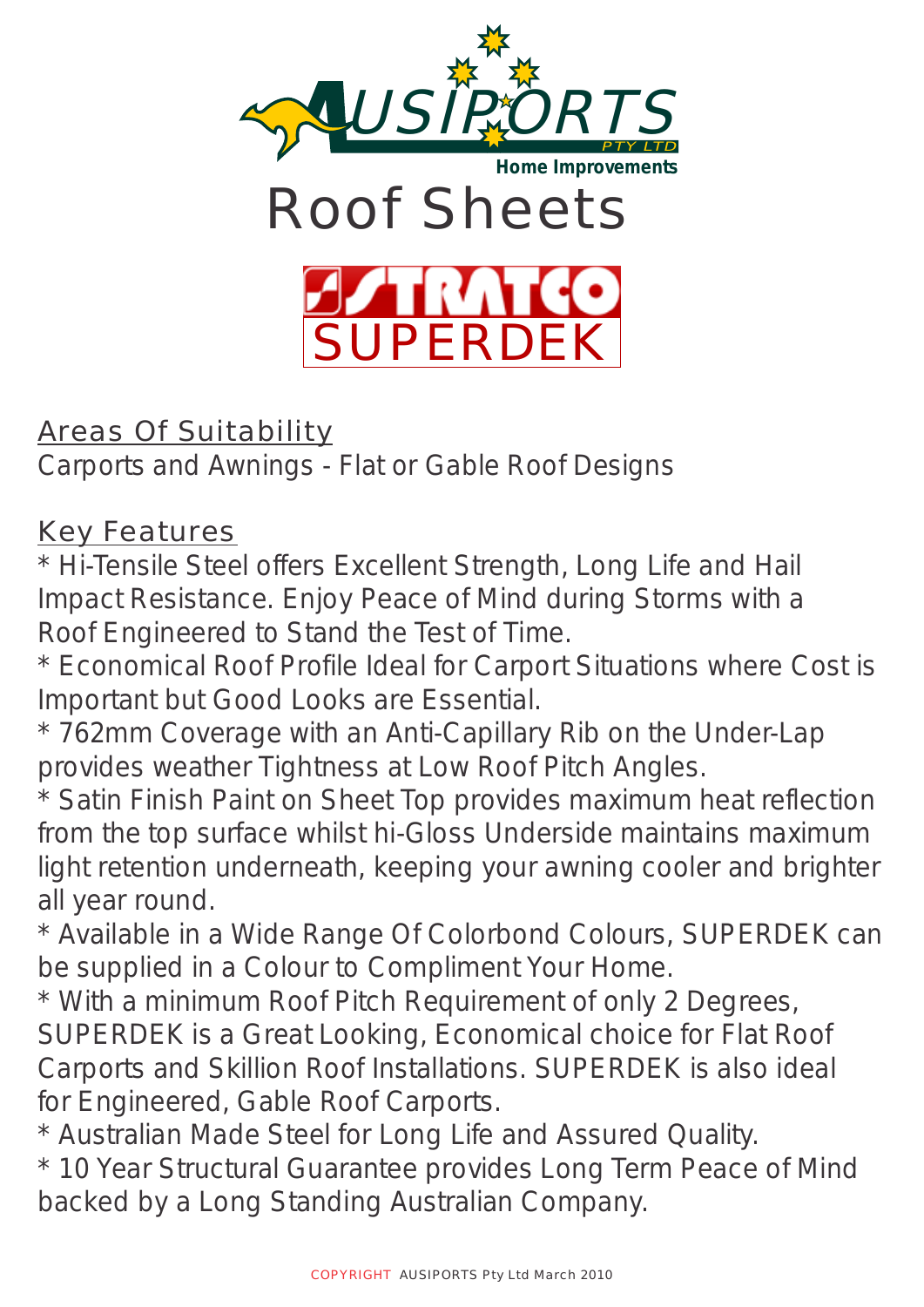

Roof Sheets



SPECIFICATIONS: 0.42 mm B.M.T. Hi-Tensile Steel Paint - Colorbond Maximum Span - 1.9 mtr Sheet Cover - 762mm



## Topside - Satin Painted



## Underside - High Gloss Painted

COPYRIGHT AUSIPORTS Pty Ltd March 2010